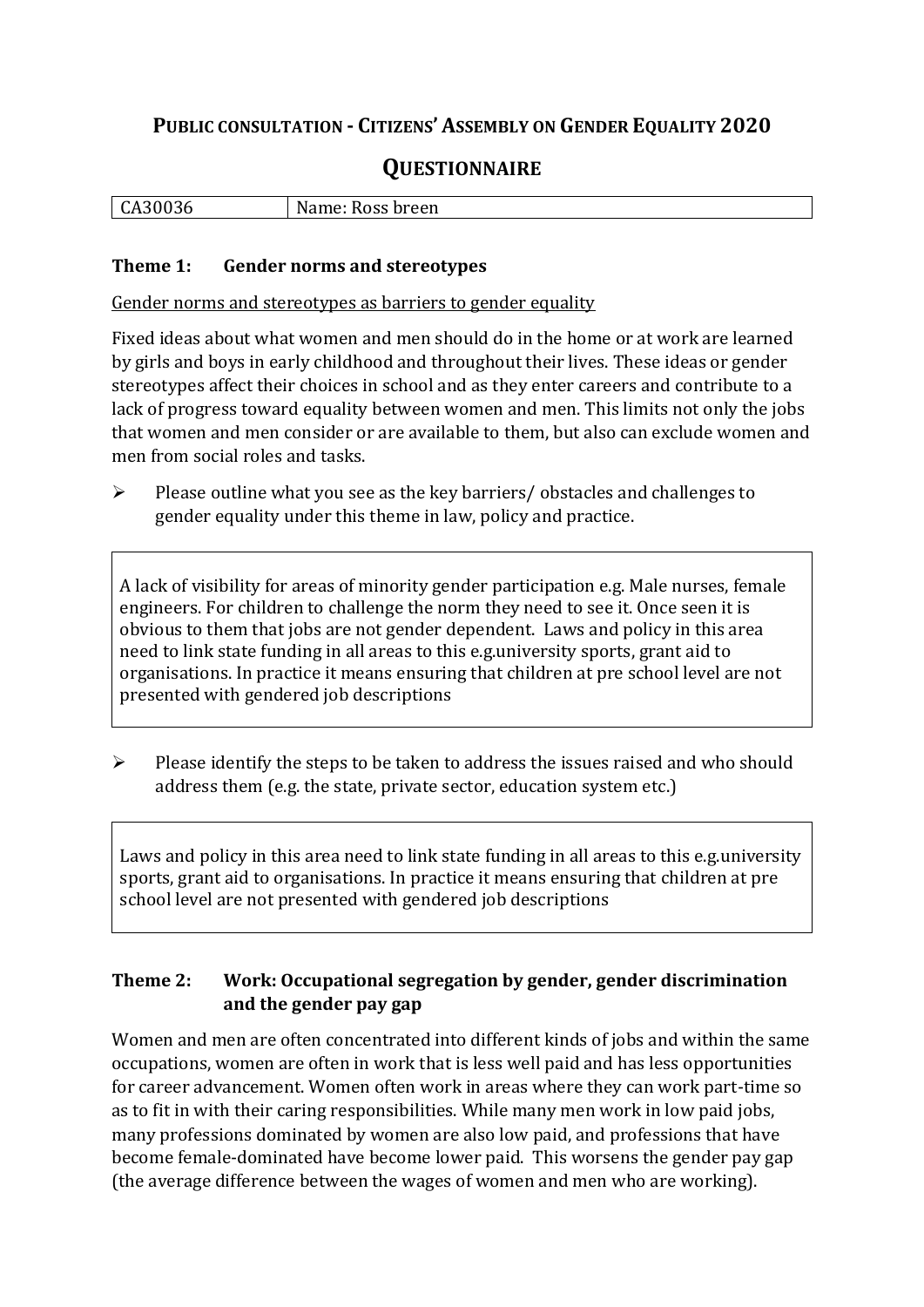➢ Please outline what you see as the key barriers/ obstacles and challenges to gender equality under this theme in law, policy and practice.

Childcare.

➢ Please identify the steps to be taken to address the issues raised and who should address them (e.g. the state, private sector, education system etc.)

State fully funded early childcare.

### **Theme 3. Care, paid and unpaid, as a social and family responsibility**

Care -- the social responsibility of care and women and men's co responsibility for care, especially within the family

Women remain disproportionately responsible for unpaid care and often work in poorly paid care work. For working parents or [lone parents,](https://aran.library.nuigalway.ie/bitstream/handle/10379/6044/Millar_and_Crosse_Activation_Report.pdf?sequence=1&isAllowed=y) balancing paid work with parenting and or caring for older and dependent adults presents significant challenges. Women are [most disadvantaged by](https://eige.europa.eu/gender-equality-index/game/IE/W) these challenges, yet men also suffer from lack of opportunities to share parenting and caring roles. Despite recent legislation and policy initiatives to support early years parental care, [inequalities in the distribution of unpaid](https://www.ihrec.ie/app/uploads/2019/07/Caring-and-Unpaid-Work-in-Ireland_Final.pdf)  [care](https://www.ihrec.ie/app/uploads/2019/07/Caring-and-Unpaid-Work-in-Ireland_Final.pdf) continue between women and men. The cost of childcare has been identified as a particular barrier to work for women alongside responsibilities of caring for older relatives and dependent adults.

➢ Please outline what you see as the key barriers/ obstacles and challenges to gender equality under this them in law, policy and practice.

Lack of homecare supports

➢ Please identify the steps to be taken to address the issues raised and who should address theme (e.g. the state, private sector, education system etc.)

State needs to fund homecare support

#### **Theme 4: Women's access to, and representation in, public life and decision making**

Ensure women's participation and representation in decision-making and leadership in the workplace, political and public life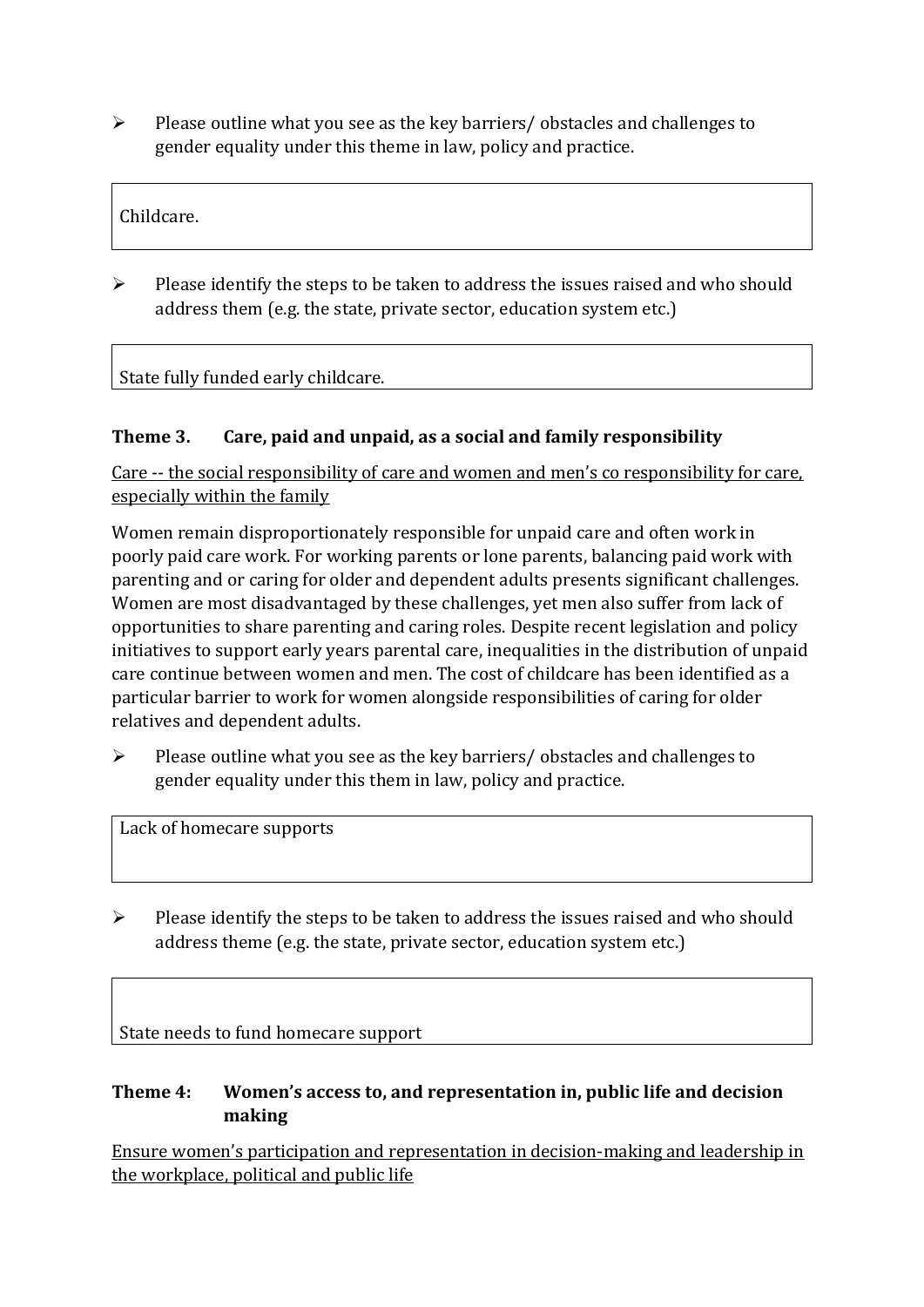Women are systematically underrepresented in leadership in [economic](https://eige.europa.eu/gender-equality-index/2019/compare-countries/power/2/bar) and [political](https://eige.europa.eu/gender-equality-index/2019/compare-countries/power/1/bar)  [decision-](https://eige.europa.eu/gender-equality-index/2019/compare-countries/power/1/bar)making. Despite the introduction of a candidate gender quota (through the system of party funding) for national political office, and [initiatives](https://betterbalance.ie/) to support women's access to corporate decision-making roles, men continue to dominate leadership positions. There are also issues to be considered around how media represents women and men.

➢ Please outline what you see as the key barriers/ obstacles and challenges to gender equality under this theme in law, policy and practice.

Lack of childcare support

 $\triangleright$  Please identify the steps to be taken to address the issues raised and who should address them (e.g. the state, private sector, education system etc.)

Gender quota of 50% implented alongside proper early childcare funding

### **5. Where does gender inequality impact most?**

To conclude we would be interested in your response to the following question: In which area do you think gender inequality matters most?

Please rank the following in order of importance, 1 being the most important:

|  | Paid work                | 2 |
|--|--------------------------|---|
|  | Home & family life       | 1 |
|  | Education                | 6 |
|  | Politics and public life | 4 |
|  | Media                    | 5 |
|  | Caring for others        | 3 |
|  | Other - please elaborate |   |
|  |                          |   |

➢ Please outline the reasons for your answer below: